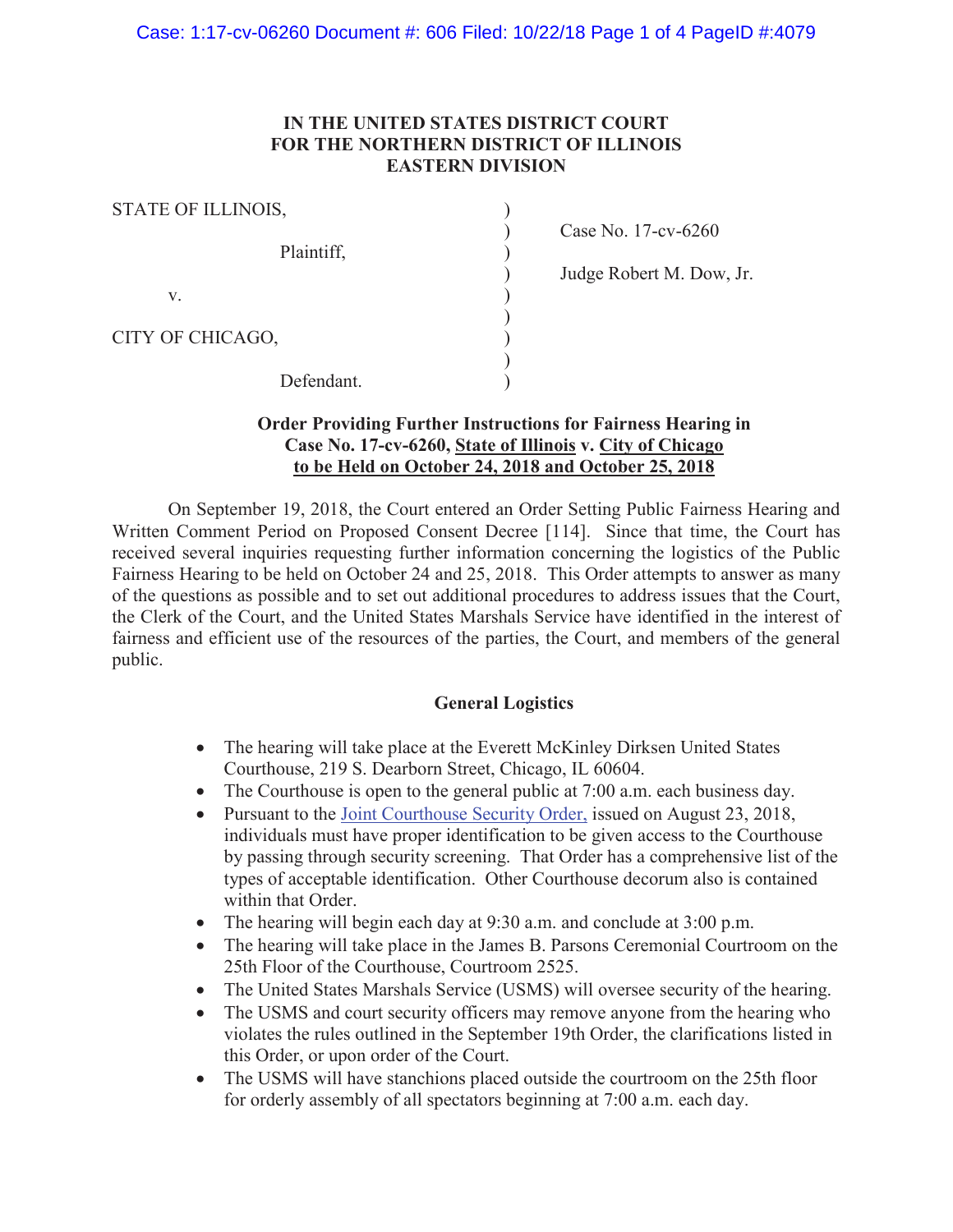- The Courtroom doors will open at 8:45 a.m. each morning on a first come, first serve basis.
- In the event that there are more spectators than available seating in the courtroom, any spectator who leaves the courtroom once seated will forfeit his/her seat and will re-enter through any line that forms outside the courtroom. Seating may not be reserved with a coat, backpack, or other article.
- With the exception of designated counsel appearing at counsel tables, no electronic devices will be allowed in the Ceremonial Courtroom (2525). A limited number of lock boxes will be available outside the Ceremonial Courtroom to secure a smartphone-sized device. Should all lock boxes be utilized, a spectator in possession of an electronic device may utilize the overflow courtroom.
- Members of the media will be seated in the south jury box of the Ceremonial Courtroom on a first come, first serve basis.
- The north jury box will be reserved for court staff.

# **Registration to Address the Court & Lottery**

- Individuals who wish to address the Court will be required to register to speak with an approved form of identification provided for in the Joint Courthouse Security Order, issued on August 23, 2018.
- Due to the hearing schedule, only a limited number of speaker slots will be available each day.
- $\bullet$  In the interest of fairness for all who wish to speak, a lottery will be utilized to determine speakers appearing before the Court and order of speaking.
- Clerk's Office employees stationed outside the Ceremonial Courtroom will register individuals who wish to address the Court.
- An individual shall be permitted to register only on behalf of himself or herself not on behalf of their organization or another person—to be entered into the lottery to address the Court.
- Lottery winners who register to speak to the Court will be the only person allowed to address the Court, exclusive of an interpreter who may join the speaker at the podium. An adjustment of time beyond the 5-minute limit for all speakers may be granted by the Court to accommodate the interpreter's communication.
- Lottery numbers for registered individuals who wish to address the Court will only be issued by a Clerk's Office employee between 7:00 and 8:30 a.m. on October 24, 2018.
- $\bullet$  At 8:30 a.m. on October 24, 2018, the lottery will be randomly drawn. A list will be generated with the assigned sequential speaker number to determine the speaker order.
- Should more speakers desire to address the Court than slots available on the first day, the Clerk's Office shall issue slots on the second day to those who entered the lottery on October 24, 2018.
- $\bullet$  If all speaking slots have not been assigned on October 24, 2018, then the same lottery process will be repeated on October 25, 2018 to fill any remaining speaking slots.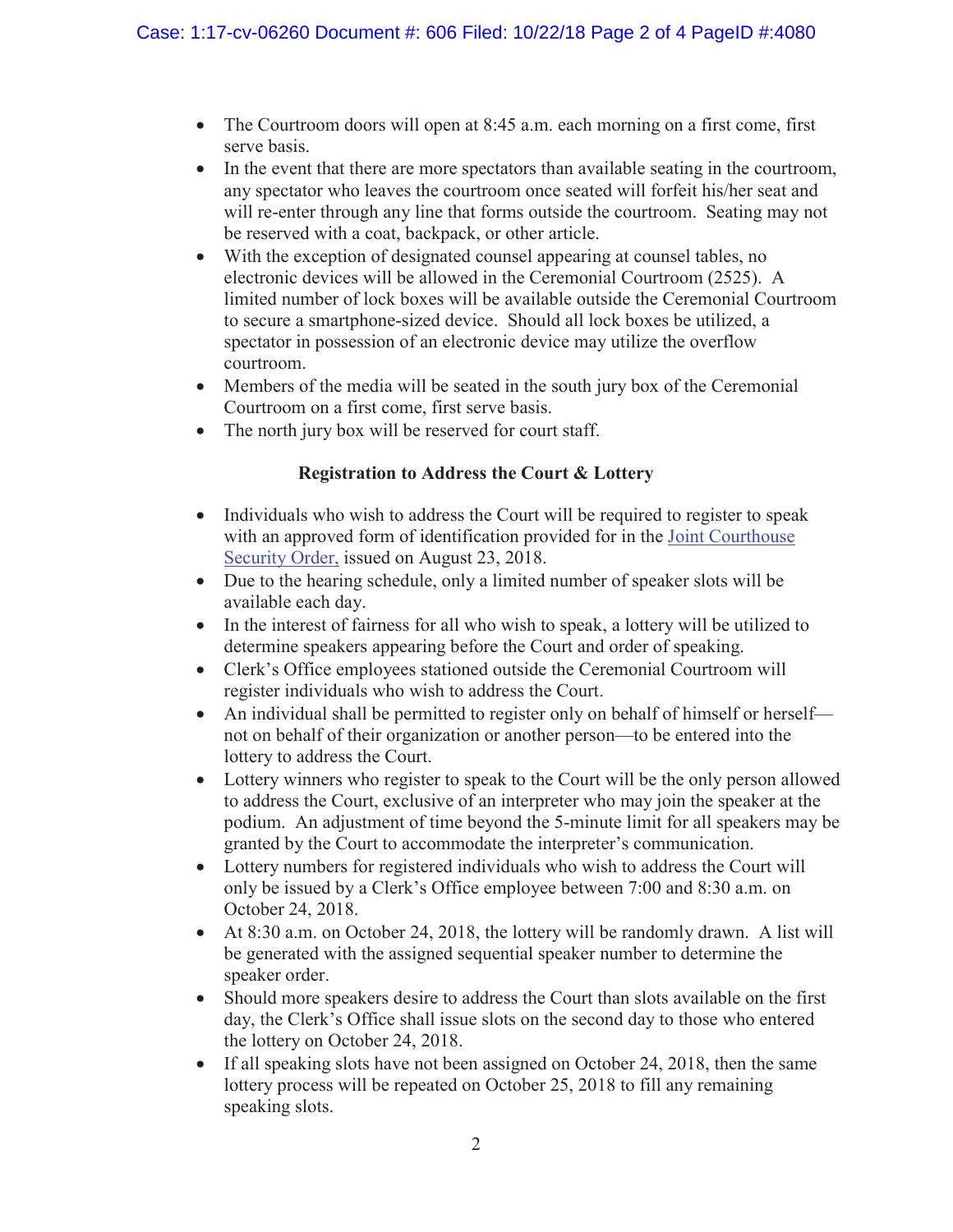- Once all slots have been filled for the two-day hearing, no further speakers will be permitted to address the Court orally. Any person who registered to speak and could not be accommodated due to oversubscription may submit in writing a copy of the remarks that they planned with the Clerk no later than November 2, 2018. It is expected that any such submissions will not exceed the length of comments that could be delivered orally in 5 minutes. To the extent that an individual wishing to speak does not have an acceptable form of identification to access the courthouse, he or she may also submit remarks in this manner.
- Registered speakers will be assigned seats. Once the speaker has addressed the Court, the USMS will direct the speaker to leave their assigned seat during the first available break so that the next round of speakers can be seated. If a spectator seat is not available in the Ceremonial Courtroom, the speaker can observe the hearing in the overflow courtroom.

## **Speaker Seating**

- To provide the most efficient use of the hearing time, lottery winners who wish to address the Court will be provided a speaker number and seated accordingly in a designated seat in the courtroom.
- Speakers will be allowed to address the Court for no more than 5 minutes in their assigned sequential order. In the interest of fairness to all speakers, the Court will direct any speaker whose remarks reach the 5-minute mark to promptly conclude his or her remarks.
- Should a speaker not be present during their assigned time, they may forfeit their opportunity to address the Court.
- The hearing will conclude at  $3:00$  p.m. each day, even if all registered speakers have not been heard.

# **Overflow Courtroom and Media Access**

- Should the Ceremonial Courtroom reach seating capacity, an overflow courtroom on the 25th floor, designated as 2503, will provide additional spectator seating. Audio and video of the hearing will be transmitted into the overflow courtroom.
- Audio only will be transmitted to the media office on the 2nd floor that has a limited number of seats for designated members of the media.
- Electronic devices will be allowed in the overflow courtroom, but may not be used to record, photograph, broadcast, or transmit the hearing pursuant to the [Joint Courthouse Security Order,](http://www.ilnd.uscourts.gov/_assets/_documents/_forms/_clerksoffice/rules/admin/pdf-orders/Joint%20Courthouse%20Security%20Order.pdf) issued on August 23, 2018.
- The Courthouse closes to the general public at  $6:00$  p.m. each business day. Access to the lobby media area concludes at that time.
- Press conferences may not be held in the courthouse lobby by any person not otherwise designated as parties to the matter (*i.e.*, State of Illinois and City of Chicago).